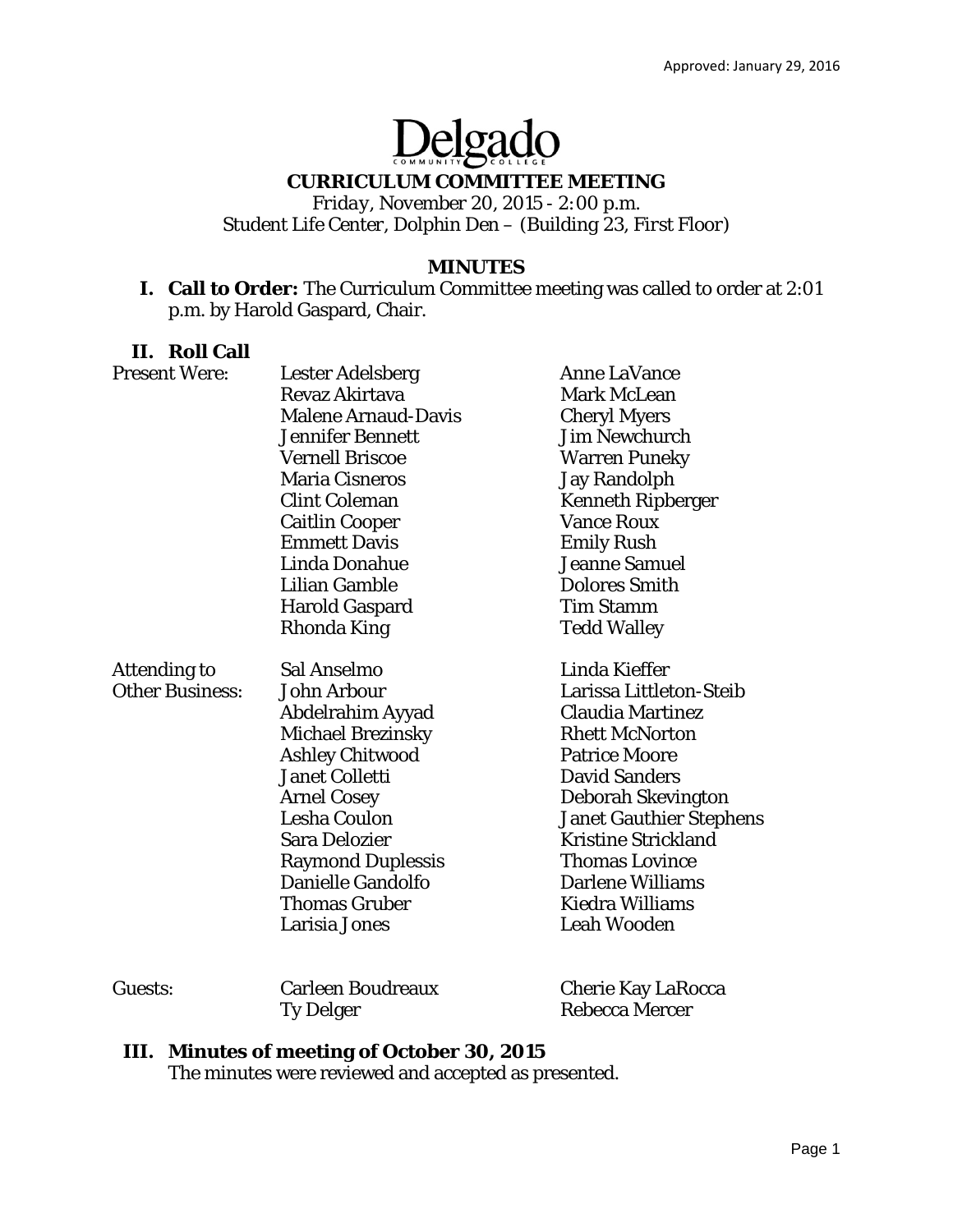## **IV. Curriculum Operations Report – Tim Stamm**

#### **V. New Business**

## a) **Allied Health/FSED**

**New Course:** FSED-129: Funeral Services Management (4-0-4 / 60). Creation of a new course, FSED-129: Funeral Services Management, designed to provide students with the fundamentals of small business management as well as the criteria required to comply with the Funeral Rule. Course description: "Survey of the basic principles of Funeral Service Management. Emphasis is on general management technique and theory, and specific guidelines for funeral service management. The subject area guidelines are designed to familiarize the student with the Federal Trade Commission and the Trade Regulation Rule on Funeral Industry Practices." Motion to accept proposal **[Motion: Anne LaVance; Second: Jeanne Samuel; Carried, Unanimously].** 

## b) **Allied Health/FSED**

**Change of Course Title:** FSED-131: Funeral Home Management and Directing. Change the name of FSED-131: Funeral Home Management and Directing *from* FSED-131: Funeral Home Management and Directing *to* FSED-131: Funeral Home Directing. Revised title better reflects student learning outcomes and course content. Motion to accept proposal **[Motion: Anne LaVance; Second: Lilian Gamble; Carried, Unanimously].** 

## c) **Allied Health/FSED**

**Change of Course Lecture, Credit, and Contact Hours:** FSED-134: Mortuary Law and Ethics. Change the lecture, credit, and contact hours of FSED-134: Mortuary Law and Ethics *from* 3-0-3 /45 *to* 4-0-4 / 60 to comply with American Board of Funeral Service Education requirements to increase (or include) introductory/overview content in Funeral Service Business Law. Motion to accept proposal **[Motion: Dolores Smith; Second: Maria Cisneros; Carried, Unanimously].** 

#### d) **Allied Health/FSED**

**Change of Course Title:** FSED-152: Problems in Anatomy. Change the title of FSED-152: Problems in Anatomy *from* FSED-152: Problems in Anatomy *to* FSED-152: Funeral Service Anatomy and Physiology. The revised title better reflects the content and student learning outcomes of the course, as the course covers anatomy and physiology in general as these pertain to funeral service. Motion to accept proposal **[Motion: Lilian Gamble; Second: Mark McLean; Carried, Unanimously].**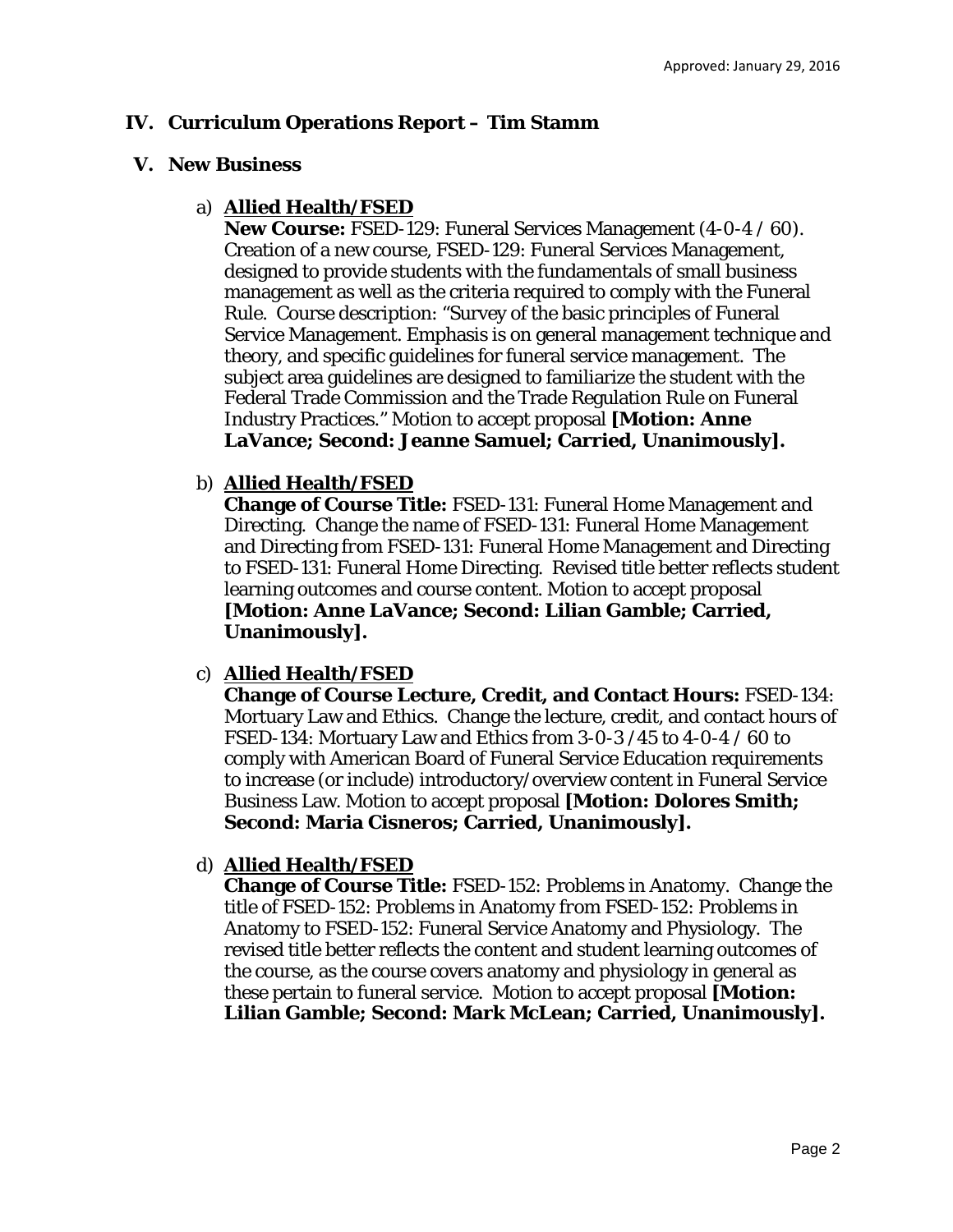# e) **Allied Health/FSED**

**Reactivation of previously terminated course:** FSED-227: Funeral Service Microbiology (3-0-3 / 45). Reactivation of the course, FSED-227: Funeral Service Microbiology. This course was last offered in the Summer of 2008, and had been removed from the A.A.S. curriculum in Funeral Services at that time. Subsequent assessment and evaluation indicate need to include an applied microbiology course in the A.A.S. curriculum. Course description: "Microscopic forms of life from a morphological, cultural, and staining viewpoint. Detailed study of the causative agents of disease and their importance to a scientific approach to sanitation. Course instruction stresses the need for scientific knowledge concerning disease and its causes." Motion to accept proposal **[Motion: Lilian Gamble; Second: Anne LaVance; Carried, Unanimously].** 

# f) **Allied Health/FSED**

**Program Revision:** Associate of Applied Science in Funeral Service Education. Revise the A.A.S. in Funeral Service Education: Required Courses in Major: DELETE: BIOL-211: Microbiology of Human Pathogens and BUSL-250: Legal Environment of Business; ADD: FSED-129: Funeral Home Management and FSED-227: Funeral Service Microbiology. Required Related Courses: Delete: BUSG-115: Starting a New Business; ADD: HESC-111: Medical Terminology; General Education Requirements: DELETE: BIOL-141: General Biology I (Science Majors), BIOL-143: General Biology I Lab (Science Majors), ENGL-102: English Composition II OR ENGL-112: Writing for Business and Industry; ADD: Natural Science Requirement (three credit hours). Total Program Hours **decrease** *from* 72 to 70. (Note: Approval includes publication of suggested Program Sequence). Motion to accept proposal **[Motion: Lilian Gamble; Second: Lester Adelsberg; Carried, Unanimously].** 

## g) **Allied Health/FSED**

**Concept Proposal of New Instructional Program:** Certificate of Technical Studies in Funeral Service Education. The proposed C.T.S. in Funeral Service Education will be comprised of thirty-three (33) credit hours and the goal of the proposed program is to provide completers with skills necessary to serve in the role of funeral director. The proposed C.T.S. program is designed to prepare students to be successful in the business and public relations aspects of working in a funeral home, and does not include instruction in embalming. Students who complete the C.T.S. are eligible for licensure as funeral directors in the State of Louisiana, as outlined in Louisiana Revised Statute 37, subsection 842: Minimum qualifications for license. Funeral Service Managers are listed as a "four star" occupation in Louisiana. mMotion to accept proposal. **[Motion: Anne LaVance; Second: Mark McLean; Carried, Unanimously].**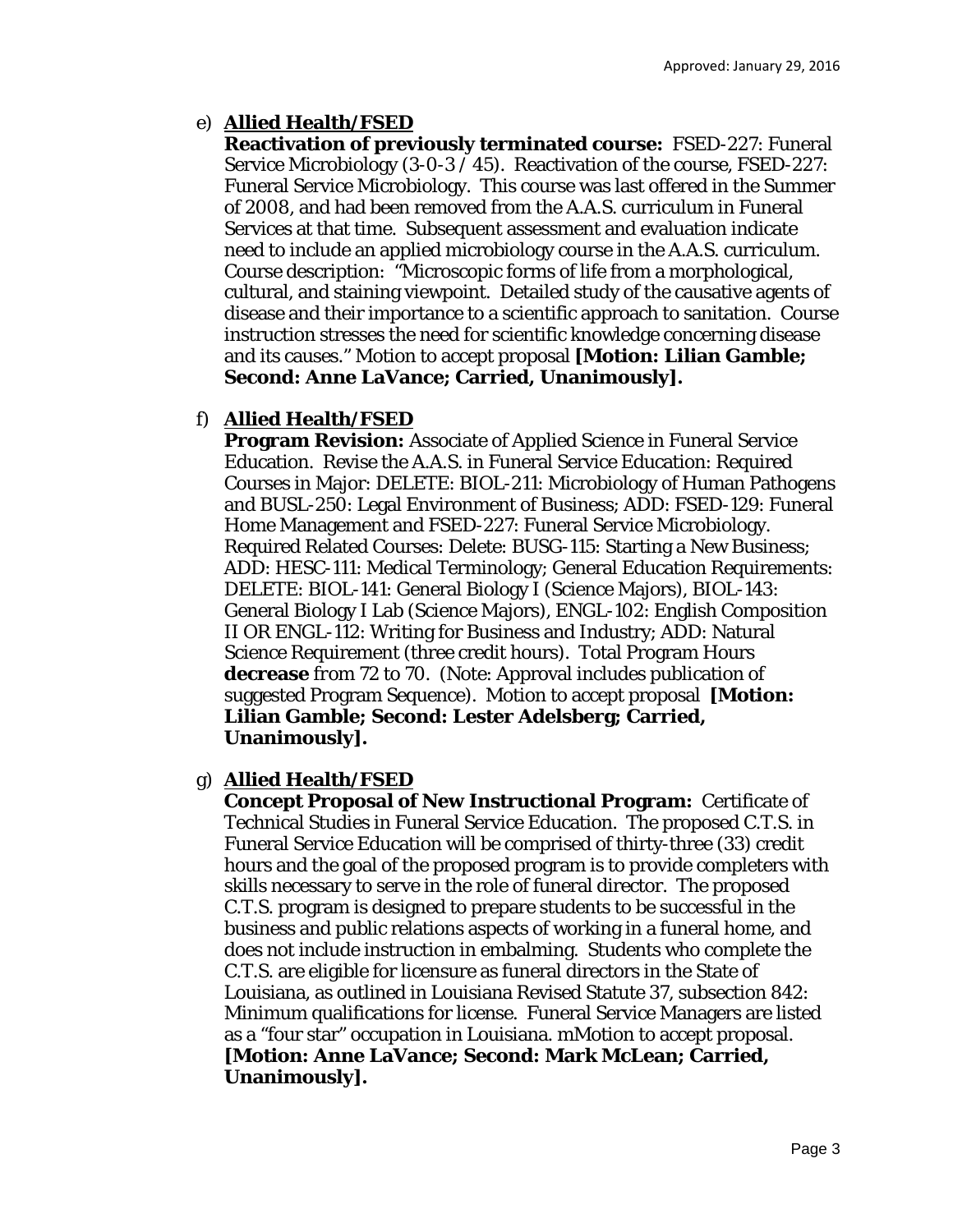# h) **Business & Technology/BUSG**

**Change of Course Prerequisite Requirements:** BUSG-224: Business Computer Applications. Addition of the following prerequisite requirements: "C" or better in MATH-093: Basic Algebra (now defunct: replaced with MATH-098: Algebra Foundations I). Motion to accept proposal. **[Motion: Rhonda King; Second: Jeanne Samuel; Carried, Unanimously].** 

i) *The agenda was reordered and items were combined for discussion. Original Placement Items V.i. to V.l*

# **Allied Health/RADT**

**Change of Course Title:** RADT-281: Magnetic Resonance Imaging for Radiologic Technologists II. Change the title of RADT-281: Magnetic Resonance Imaging for Radiologic Technologists II *from* RADT-281: Magnetic Resonance Imaging for Radiologic Technologists II *to* RADT-281: Magnetic Resonance Imaging Practicum I.

# **Allied Health/RADT**

**Change of Course lecture, lab, and contact hours:** RADT-281: Magnetic Resonance Imaging Practicum I. Change the lecture, lab, and contact hours of RADT-281: Magnetic Resonance Imaging Practicum I *from* 3-0-3 / 45 *to* 0-24-3 / 360. Revision of the course from a didactic course to a practicum based course.

# j) **Allied Health/RADT**

**Change of Course Description:** RADT-281: Magnetic Resonance Imaging Practicum I. Change the course description of RADT-281: Magnetic Resonance Imaging Practicum I to state: "Clinical experience in all phases of fundamental Magnetic Resonance Imaging procedures and image critique of the studies submitted for interpretation." Current description: "Preparation for advanced certification exam in MRI given by American Registry of Radiologic Technologists and for employment as an MRI technologist."

# **Allied Health/RADT**

**Change of Course Prerequisite Requirements:** RADT-281: Magnetic Resonance Imaging Practicum I. Change the prerequisite requirements of RADT-281: Magnetic Resonance Imaging Practicum I to state: "RADT-280: Magnetic Resonance Imaging for Radiologic Technologists I OR Permission of Instructor." Current prerequisites: "Radiologic technologist certified by or eligible for certification by the ARRT with clinical knowledge of MRI." Motion to accept proposals **[Motion: Anne LaVance; Second: Lilian Gamble; Carried, Unanimously].** 

k) *The agenda was reordered and items were combined for discussion. Original Placement Items V.m, to V.p* **Allied Health/RADT Change of Course Title:** RADT-271: Computed Tomography for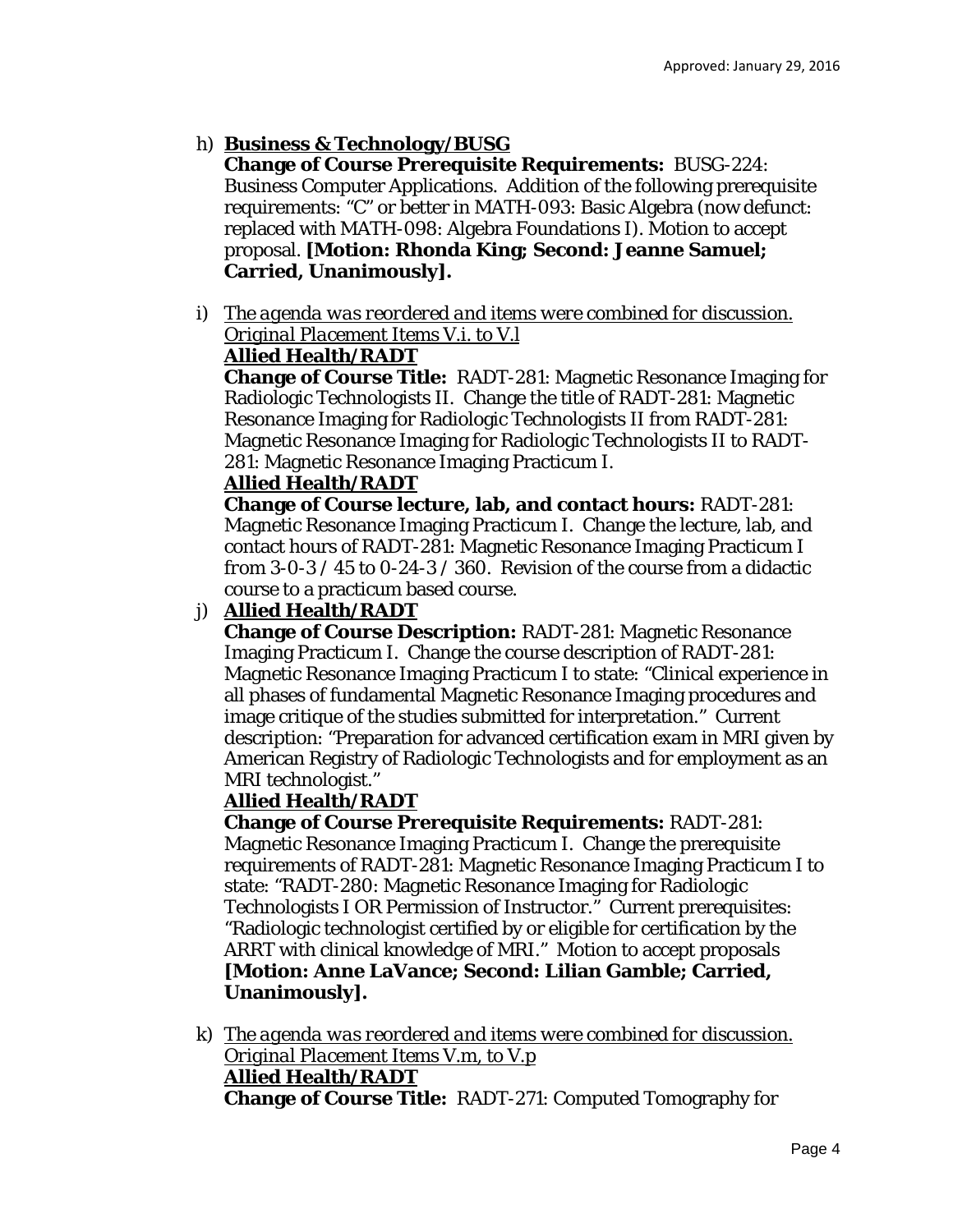Radiologic Technologists II. Change the title of RADT-271: Computed Tomography for Radiologic Technologists II *from* RADT-271: Computed Tomography for Radiologic Technologists II *to* RADT-271: Computed Tomography Imaging Practicum.

# **Allied Health/RADT**

**Change of Course lecture, lab, and contact hours:** RADT-271: Computed Tomography Imaging Practicum. Change the lecture, lab, and contact hours of RADT-271: Computed Tomography Imaging Practicum *from* 3-0-3 / 45 *to* 0-24-3 / 360. Revision of the course from a didactic course to a practicum based course.

# **Allied Health/RADT**

**Change of Course Description:** RADT-271: Computed Tomography Imaging Practicum. Change the course description of RADT-271: Computed Tomography Imaging Practicum to state: "Clinical experiences in all phases of Computed Tomography procedures, including image critique and post processing procedures or all studies submitted for interpretation." Current description: "Preparation for advanced certification exam in CT given by the American Registry of Radiologic Technologists and for employment as a CT technologist."

# **Allied Health/RADT**

**Change of Course Prerequisite Requirements:** RADT-271: Computed Tomography Imaging Practicum. Change the prerequisite requirements of RADT-271: Computed Tomography Imaging Practicum to state: "RADT-270: Computed Tomography for Radiologic Technologists I OR permission of instructor." Current prerequisites: "Radiologic technologist certified by or eligible for certification by the ARRT with clinical knowledge of CT." Motion to accept proposals **[Motion: Maria Cisneros; Second: Emily Rush; Carried, Unanimously].** 

l) *The agenda was reordered and items were combined for discussion. Original Placement Items V. q. to V. s* 

# **Nursing/NURS**

**Publication of Suggested Program Sequence:** Associate of Science in Nursing. Publication of Suggested Program Sequence in College Catalog.

# **Business & Technology/ACCT**

**Publication of Suggested Program Sequence:** Associate of Applied Science in Accounting. Publication of Suggested Program Sequence in College Catalog.

**Business & Technology/ACCT** 

**Publication of Suggested Program Sequence:** Certificate of Technical Studies in Accounting Technology: Account Clerk. Publication of Suggested Program Sequence in College Catalog. Motion to accept proposals **[Motion: Lilian Gamble; Second: Lester Adelsberg; Carried, Unanimously].**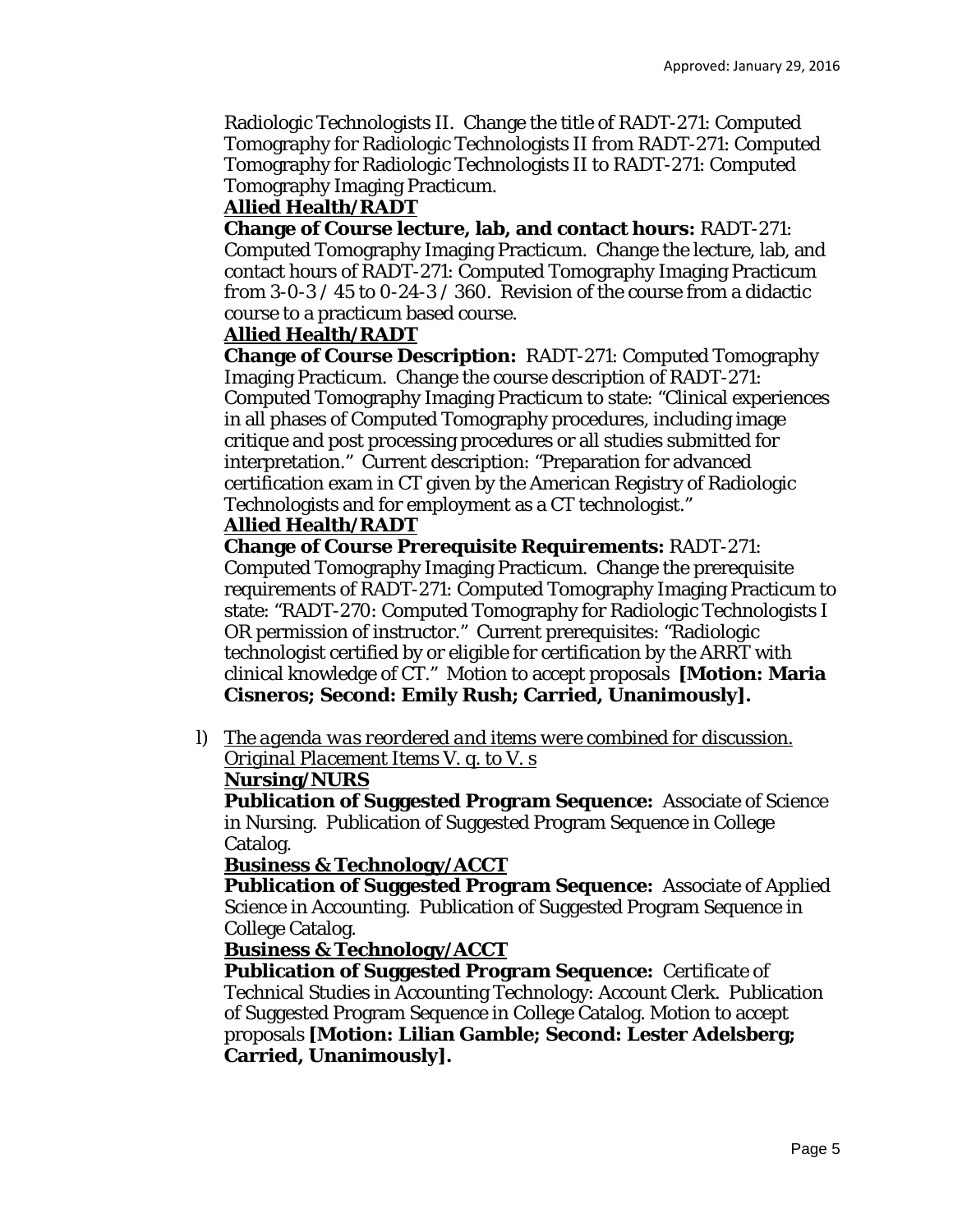m) *The agenda was reordered. Original Placement Item V.t.*  **Business & Technology/CULA** 

**Change of Course Prerequisite Requirements:** CULA-101: Introduction to Culinary Arts. Change the prerequisite requirements of CULA-101: Introduction to Culinary Arts to state: "Eligibility for MATH-098: Algebra Foundations I and ENGL-101: English Composition I." Current prerequisites: "Eligibility for ENGL 101 and MATH 120." Motion to accept proposal **[Motion: Mark McLean; Second: Maria Cisneros; Carried, Unanimously].** 

n) *The agenda was reordered and items were combined for discussion. Original Placement Items V.u to V.v.*  **Business & Technology/CULA** 

**Change of Course Prerequisite Requirements:** CULA-102: Basic Culinary Skills. Change the prerequisite requirements of CULA-102: Basic Culinary Skills to state: "CULA-101 OR PAST-101 OR HOST-101; AND CULA-103 OR HOST-211."

- o) **Business & Technology/CULA Change of Course laboratory and contact hours:** CULA-102: CULA-102: Basic Culinary Skills. Change the laboratory and contact hours of CULA-102: Basic Culinary Skills *from* 1-3-2 / 60 *to* 1-4-2 / 75 to provide additional time for learning experiences in the laboratory/practical component of the course. Motion to accept proposals **[Motion: Clint Coleman; Second: Jeanne Samuel; Carried, Unanimously].**
- p) *The item was removed from consideration by request of Author/Creator and Division Dean*

**Business & Technology/CULA** 

**Change of Course Prerequisite Requirements:** CULA-103: Food Safety and Sanitation. Add prerequisite requirements to CULA-103: Food Safety and Sanitation as follows: "Compass Reading Placement Score of 71 or higher (defunct nationally: ACT discontinued COMPASS placement test; will be replaced in Louisiana by the Acuplacer Product) and Eligibility for ENGL-101. Note: different Reading score for courses taken in same semester. Moved from agenda by author or creator & dean

q) *The agenda was reordered. Original Placement Item V. x.*  **Business & Technology/CULA** 

**Change of Course Lecture, Credit, and Contact Hours:** CULA-103: Food Safety and Sanitation. Change the Lecture, Credit, and Contact hours of CULA-103: Food Safety and Sanitation *from* 3-0-3 / 45 *to* 2-0-2 / 30. Motion to accept proposal **[Motion: Clint Coleman; Second: Maria Cisneros; Carried, Unanimously].**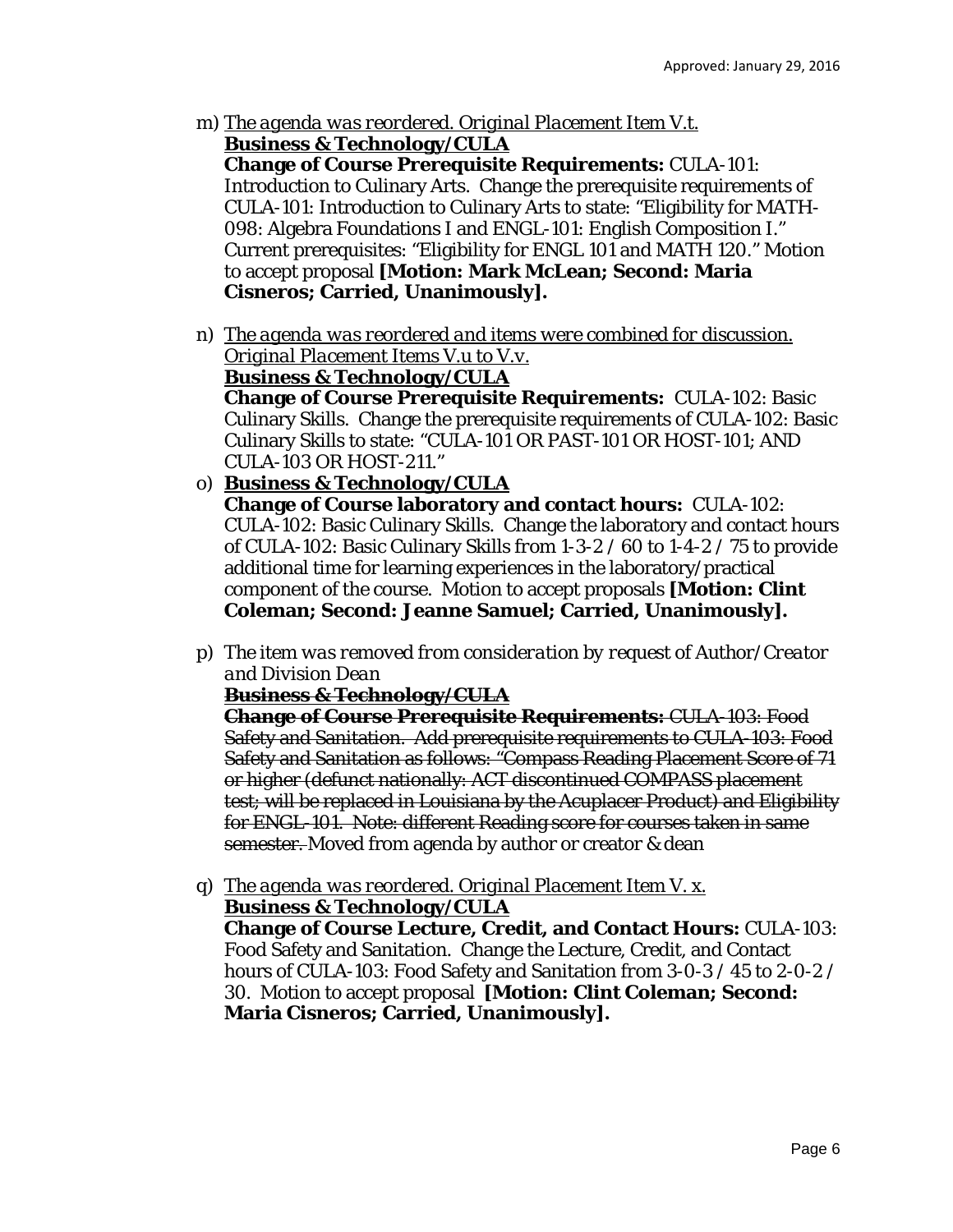r) *The agenda was reordered and items were combined for discussion. Original Placement Items V.y. to V. aa.* 

# **Business & Technology/CULA**

**Change of Course Prerequisite Requirements:** CULA-105: Theory of Meat, Poultry, and Seafood. Change the prerequisite requirements of CULA-105: Theory of Meat, Poultry, and Seafood to state: "CULA-101 and CULA-102, and CULA-103." Current prerequisites: "CULA-101 and CULA-103."

# **Business & Technology/CULA**

**Change of Course Lecture, Laboratory, Credit, and Contact Hours:** CULA-105: Theory of Meat, Poultry, and Seafood. Change the Lecture, Laboratory, Credit, and Contact Hours of CULA-105: Theory of Meat, Poultry, and Seafood *from* 3-0-3 / 45 *to* 2-2-3 / 60. Addition of a laboratory/practical component is necessary for success in achieving outcomes in basic butchering skills and meat science.

# **Business & Technology/CULA**

**Change of Course Description:** CULA-105: Theory of Meat, Poultry, and Seafood. Change the description of CULA-105: Theory of Meat, Poultry, and Seafood to state: "Theoretical and hands-on study of various meats, seafood, and poultry products used in a commercial kitchen setting. Includes instruction in basic fabrication of common commercial cuts." Current description: "Meat, poultry, and seafood identification, grading, quality, and yield." Motion to accept proposals **[Motion: Mark McLean; Second: Emily Rush; Carried, Unanimously].** 

s) *The agenda was reordered and items were combined for discussion. Original Placement Items V. bb. To ee.* 

## **Business & Technology/CULA**

**Change of Course Title:** CULA-107: Foodservice Purchasing. Change the name of CULA-107: Foodservice Purchasing *from* CULA-107: Foodservice Purchasing *to* CULA-107: Foodservice Purchasing and Storeroom Operations to better reflect content and learning outcomes of the course.

## **Business & Technology/CULA**

**Change of Course Lecture, Lab, and Contact Hours:** CULA-107: Purchasing and Storeroom Operations. Change the Lecture, Lab, and Contact Hours of CULA-107: Foodservice Purchasing and Storeroom Operations *from* 3-0-3 / 45 *to* 2-2-3 / 60. Addition of a laboratory component allows students to apply skills gained in the course to practical purchasing and storeroom operations.

# **Business & Technology/CULA**

**Change of Course Prerequisite Requirements:** CULA-107: Foodservice Purchasing and Storeroom Operations. Change the prerequisite requirements of CULA-107: Foodservice Purchasing and Storeroom Operations to state: "CULA-101 and CULA-103." Current prerequisite: "CULA-101."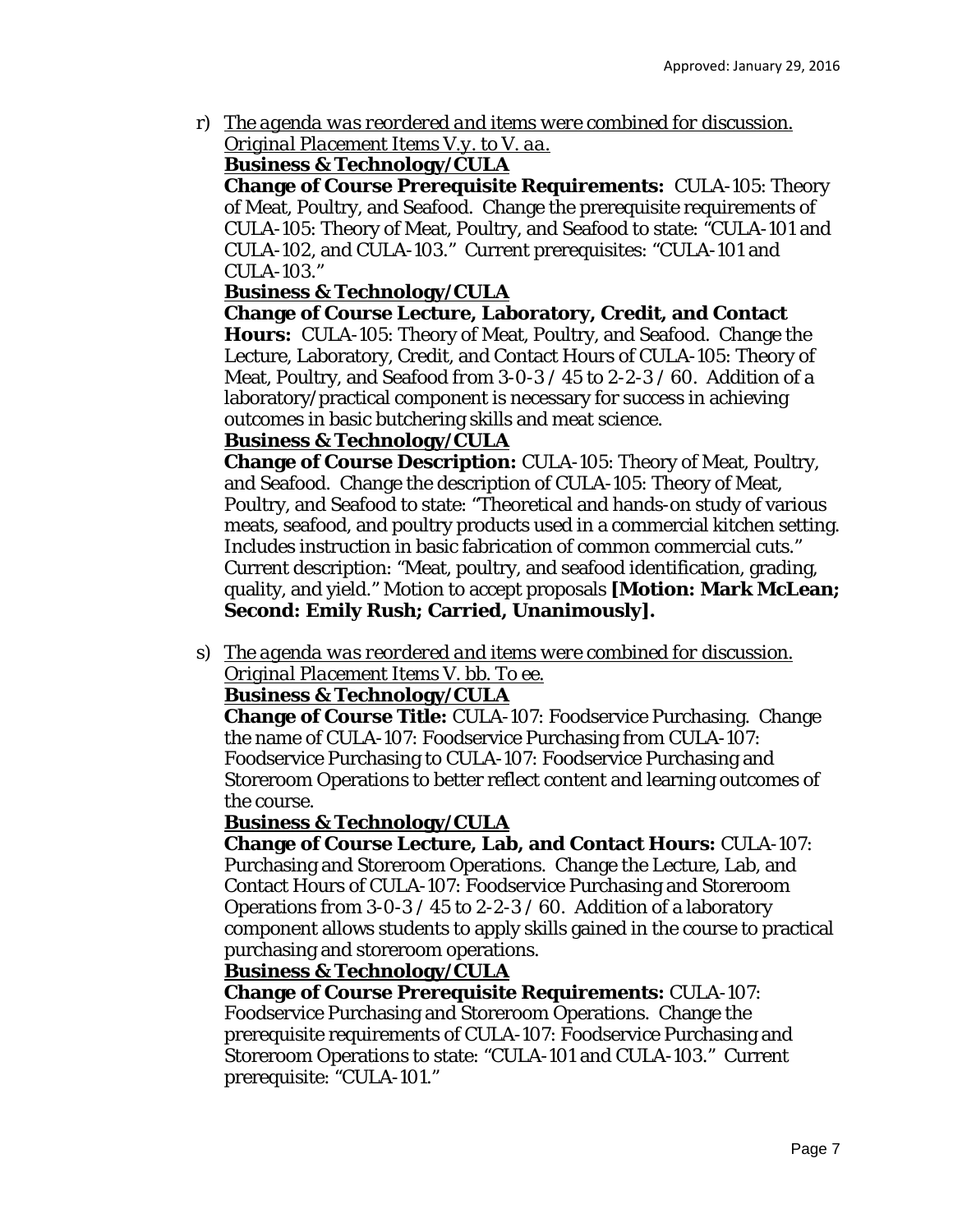# **Business & Technology/CULA**

**Change of Course Description:** CULA-107: Foodservice Purchasing and Storeroom Operations. Change the description of CULA-107: Foodservice Purchasing and Storeroom Operations to state: "Principles and practices of food, beverage, equipment, and supplies purchasing for hotel and restaurant operations. Proper procedures for inventory, ordering, setting par levels, filling requisitions, receiving, storage, rotation, and issuing product and production specifications are discussed. Students completing this course are eligible for National Restaurant Association certification." Current description: "Principles and practices of food, beverage, equipment, and supply purchasing for hotel and restaurant operations. Covers USDA grades and yields for meats and produce." Motion to accept proposals **[Motion: Anne LaVance; Second: Raymond Duplessis; Carried, Unanimously].** 

- t) *The agenda was reordered. Original Placement Item V.ff.*  **Business & Technology/CULA Change of Course Lecture, Lab, and Contact Hours:** CULA-121: American Regional Cuisine. Change the Lecture, Lab, and Contact Hours of CULA-121: American Regional Cuisine *from* 1-3-2 / 60 *to* 1-4-2 / 75. Motion to accept proposal **[Motion: Clint Coleman; Second: Jennifer Bennett; Carried, Unanimously].**
- u) *The agenda was reordered and items were combined for discussion. Original Placement Items V.gg to V.hh.*  **Business & Technology/CULA Change of Course Lecture, Lab, and Contact Hours:** CULA-207: Fundamentals of Baking. Change the Lecture, Lab, and Contact Hours of CULA-207: Fundamentals of Baking *from* 1-3-2 / 60 *to* 1-4-2 / 75. **Business & Technology/CULA Change of Course Prerequisite Requirements:** CULA-207: Fundamentals of Baking. Change the prerequisite requirements and corequisite requirements to state: "CULA-101 and CULA-102 and CULA-103; no co-requisite requirements." Current requisite requirements: "Prerequisite(s): CULA 107. Co-requisite(s): CULA 208 and 283 or permission of instructor. Motion to accept proposal **[Motion: Dolores Smith; Second: Jeanne Samuel; Carried, Unanimously].**
- v) *The agenda was reordered and items were combined for discussion. Original Placement Items V. ii to V. jj.*  **Business & Technology/CULA Change of Course Lab and Contact Hours:** CULA-208: Soups, Stocks, and Sauces. Change the Lab and Contact hours of CULA-208: Soups, Stocks, and Sauces *from* 1-3-2 / 60 *to* 1-4-2 / 75. **Business & Technology/CULA Change of Course Prerequisite Requirements:** CULA-208: Soups, Stocks, and Sauces. Change the prerequisite requirements of CULA-208: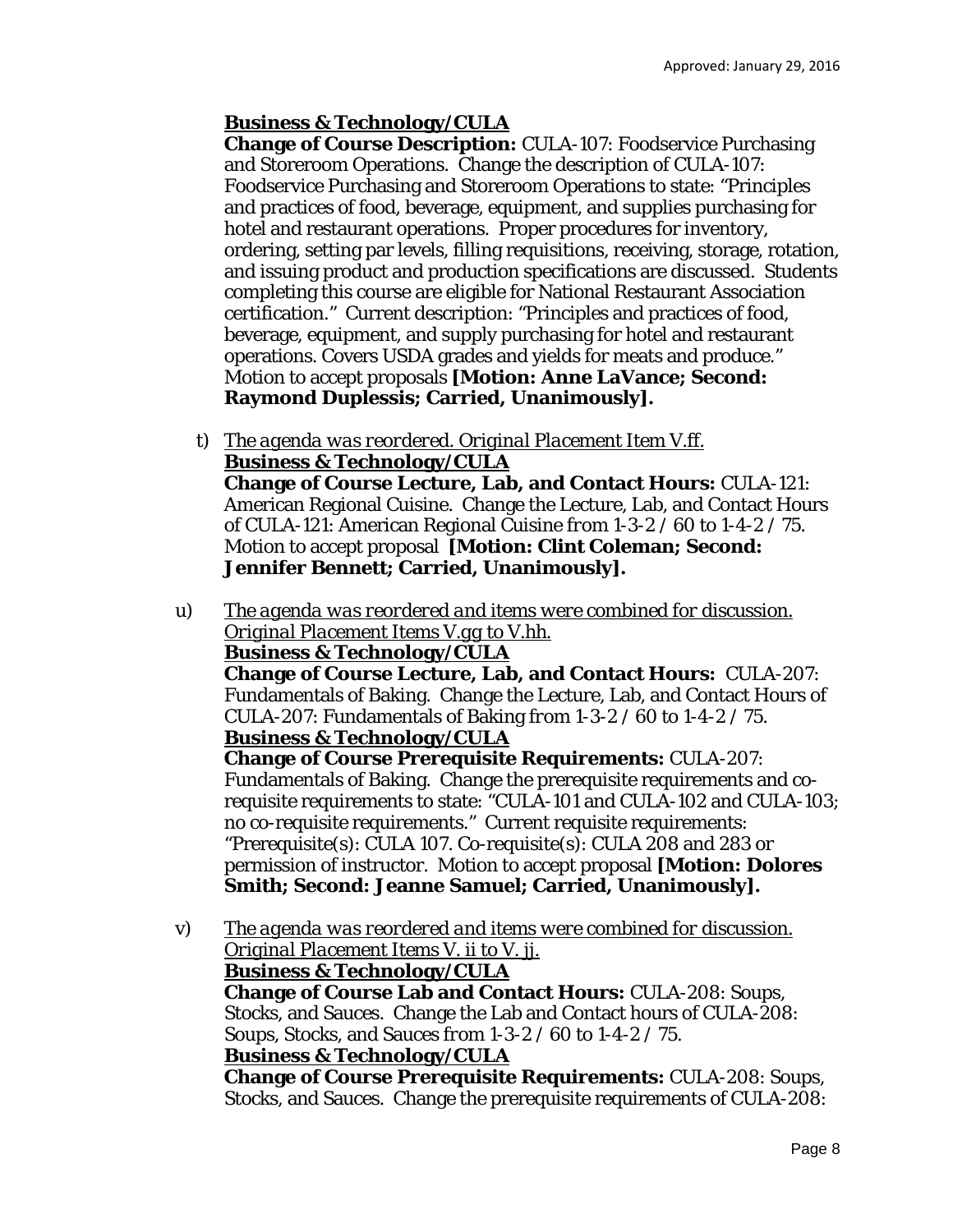Soups, Stocks, and Sauces to state: "CULA-101 and CULA-102 and CULA-103." Current prerequisites: "CULA 101, CULA 102, CULA 103, CULA 105, CULA 121, CULA 281." Motion to accept proposal **[Motion: Clint Coleman; Second: Mark McLean; Carried, Unanimously].** 

w) *The agenda was reordered and items were combined for discussion. Original Placement Items V. kk. to V. nn* 

#### **Business & Technology/CULA**

**Change of Course Prerequisite Requirements:** CULA-209: Culinary Seminar. Change the prerequisite requirements of CULA-209: Culinary Seminar to state: "CULA-101 OR HOST-101, AND CULA-102, AND CULA-103 OR HOST-211 OR Permission of Instructor. Current prerequisites: "CULA 101, CULA 102, CULA 103, CULA 105, CULA 121, CULA 281, CULA 282, CULA 283."

#### **Business & Technology/CULA**

**Change of Course Title:** CULA-209: Culinary Seminar. Change the title of CULA-209: Culinary Seminar *from* CULA-209: Culinary Seminar *to* CULA-209: Dining Room and Beverage Service" to better reflect course content and student learning outcomes.

#### **Business & Technology/CULA**

**Change of Course Description:** CULA-209: Dining Room and Beverage Service. Change the description of CULA-209: Dining Room and Beverage Service to state: "Front of house positions. Table setting, service styles, proper service etiquette, alcoholic and non-alcoholic beverages and their service are taught in a simulated restaurant setting." Current description: "Special topics course. Focus on trends and issues in the food service industry."

## **Business & Technology/CULA**

**Change of Course Lecture, Lab and Contact Hours:** CULA-209: Dining Room and Beverage Service. Change the Lecture, Lab, and Contact Hours of CULA-209: Dining Room and Beverage Service *from* 3-0-3 / 45 *to* 2-3-3 / 75. Motion to accept proposal **[Motion: Dolores Smith; Second: Mark McLean; Carried, Unanimously].** 

x) *The agenda was reordered and items were combined for discussion. Original Placement Items V. oo to V.pp* 

## **Business & Technology/CULA**

**Change of Course Lab and Contact Hours:** CULA-210: Introduction to Garde Manger. Change the lab and contact hours of CULA-210: Introduction to Garde Manger *from* 1-3-2 / 60 *to* 1-4-2 / 75.

#### **Business & Technology/CULA**

**Change of Course Prerequisite Requirements:** CULA-210: Introduction to Garde Manger. Change the prerequisite requirements of CULA-210: Introduction to Garde Manger to state: "CULA-101 and CULA-102 and CULA-103 and CULA-105." Current prerequisites: "CULA 101, CULA 102, CULA 103, CULA 105, CULA 121, CULA 281, CULA 282."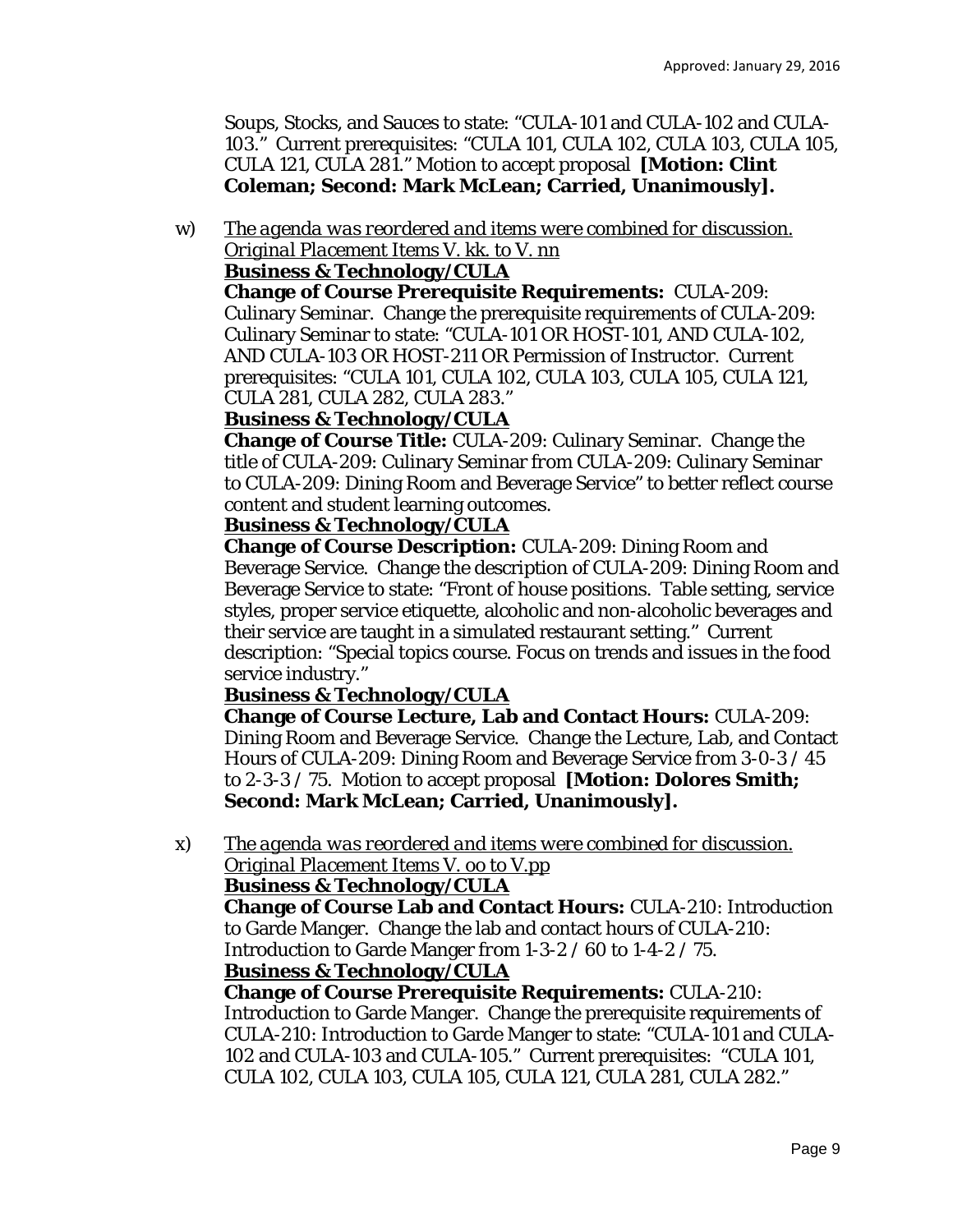Motion to accept proposals **[Motion: Anne LaVance; Second: Maria Cisneros; Carried, Unanimously].** 

y) *The agenda was reordered and items were combined for discussion. Original Placement Items V.qq to V. ss* 

#### **Business & Technology/CULA**

**Change of Course Title:** CULA-211: Bakeshop Fundamentals. Change the title of CULA-211: Bakeshop Fundamentals *from* CULA-211: Bakeshop Fundamentals *to* CULA-211: Dessert Fundamentals to better reflect the subject matter of the course.

#### **Business & Technology/CULA**

**Change of Course Lab and Contact Hours** CULA-211: Dessert Fundamentals. Change the lab and contact hours of CULA-211: Dessert Fundamentals *from* 1-3-2 / 60 *to* 1-4-2 / 75.

#### **Business & Technology/CULA**

**Change of Course Prerequisite Requirements:** CULA-211: Dessert Fundamentals. Change the prerequisite requirements of CULA-211: Dessert Fundamentals to state: "CULA-101 and CULA-102 and CULA-103." Current prerequisites: "CULA 101, CULA 102, CULA 103, CULA 281, CULA 282." Motion to accept proposals **[Motion: Jeanne Samuel; Second: Emily Rush; Carried, Unanimously].** 

z) *The item was removed from consideration by request of Author/Creator and Division Dean*

#### **Business & Technology/CULA**

**Change of Course Level:** CULA-213: Nutrition for the Culinary Professional. Change the numerical level of CULA-213: Nutrition for the Culinary Professional *from* a 2XX level course *to* a 1XX level course.

aa) *The agenda was reordered. Original Placement Item V.uu.* 

**Business & Technology/CULA Change of Course Lecture, Credit, and Contact Hours:** CULA-213: Nutrition for the Culinary Professional. Change the Lecture, Credit, and Contact hours of CULA-213: Nutrition for the Culinary Professional *from*  3-0-3 /45 *to* 2-0-2 / 45. Motion to accept proposal **[Motion: Maria Cisneros; Second: Emily Rush; Carried, Unanimously].** 

bb) *The agenda was reordered. Original Placement Item V.vv.*  **Business & Technology/CULA Change of Course Prerequisite Requirements:** CULA-: Nutrition for the Culinary Professional. Change the prerequisite requirements of CULA-: Nutrition for the Culinary Professional to state: "ENGL-101." Current prerequisites: "CULA 101." Motion to accept proposal **[Motion: Anne LaVance; Second: Jay Randolph; Carried, Unanimously].**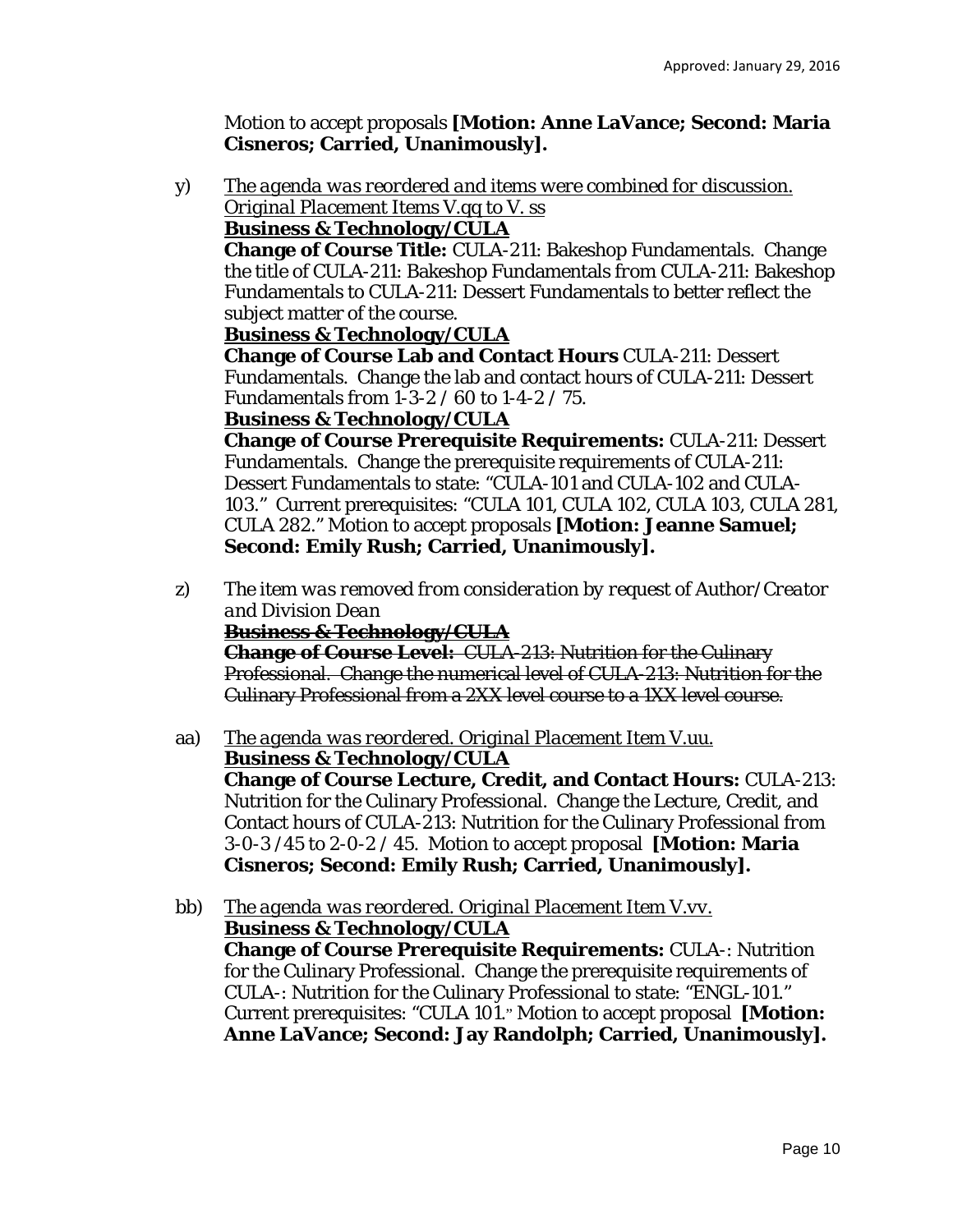cc) *The agenda was reordered and items were combined for discussion. Original Placement Items V.ww. to V.xx* 

## **Business & Technology/CULA**

**Change of Course Lecture, Credit, and Contact Hours:** CULA-214: Restaurant and Hospitality Supervision. Change the Lecture, Credit, and Contact Hours of CULA-214: Restaurant and Hospitality Supervision *from*  3-0-3 / 45 *to* 2-0-2 /30.

# **Business & Technology/CULA**

**Change of Course Description:** CULA-214: Restaurant and Hospitality Supervision. Change the description of CULA-214: Restaurant and Hospitality Supervision to state: "National Restaurant Association Certification Course. Basic principles of effective supervision, including human relations, motivation, communication, correct training principles, interviewing of staff, and discipline. Emphasizes working with supervisors and subordinates in food service and hospitality industries." Current description: "Basic principles of effective supervision, including human relations, motivation, communication, correct training principles, interviewing of staff, and discipline. Emphasizes working with supervisors and subordinates in food service and hospitality industries." Motion to accept proposals **[Motion: Anne LaVance; Second: Maria Cisneros; Carried, Unanimously].** 

dd) *The agenda was reordered and items were combined for discussion. Original Placement Items V.yy.toV.aaa*  **Business & Technology/CULA** 

**Change of Course Title:** CULA-217: Culinary Arts Practicum. Change the title of CULA-217: Culinary Arts Practicum *from* CULA-217: Culinary Arts Practicum *to* CULA-217: Culinary Café.

## **Business & Technology/CULA**

**Change of Course Description:** CULA-217: Culinary Café. Change the description of CULA-217: Culinary Café to state: "Practical application in the use of theoretical, technical, and hands-on cooking skills as related to culinary arts. Students are provided opportunities to apply skills learned while operating in a simulated restaurant setting. Students will rotate to a variety of stations that are similar to those in the food service industry." Current description: "Kitchen and dining room area used to prepare and serve high quality lunches. Planning, preparation, service, and sanitation of every function. Includes managerial concepts of food and labor cost, scheduling, purchasing, and menu planning."

## **Business & Technology/CULA**

**Change of Course Prerequisite Requirements:** CULA-217: Culinary Café. Change the prerequisites of CULA-217: Culinary Café to state: "CULA 101, CULA 102, CULA 103, CULA 105, CULA 107, CULA 121, CULA 208, CULA 209, CULA 210, CULA 211, CULA 213, CULA 214, CULA 215, CULA 226, and new course in Menu Design and Management." Current prerequisites: "CULA 101, CULA 102, CULA 103, CULA 105, CULA 107, CULA 121, CULA 208, CULA 209, CULA 210, CULA 211, CULA 213, CULA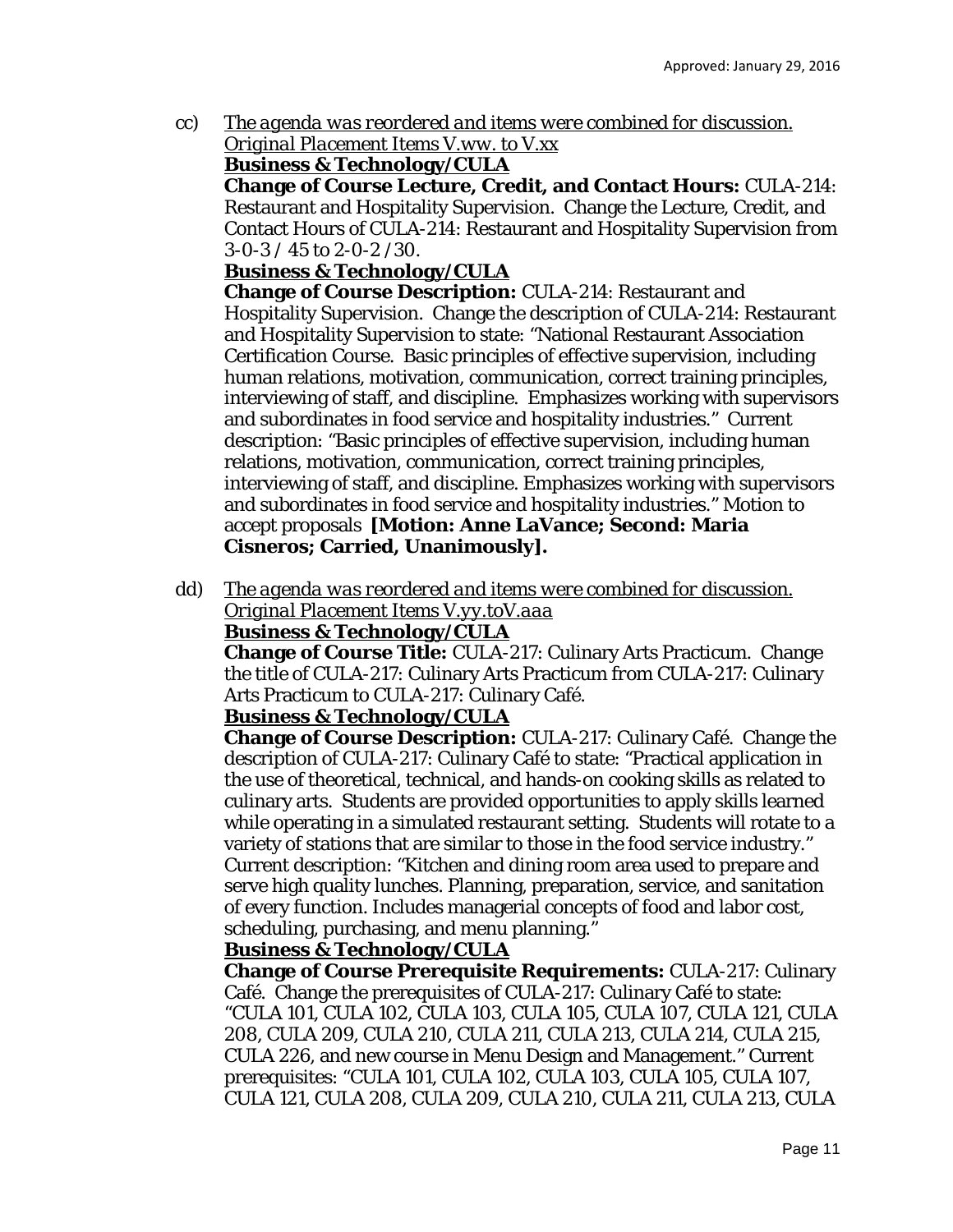214, CULA 215, CULA 226, CULA 281, CULA 282, CULA 283, CULA 284." Motion to accept proposals **[Motion: Clint Coleman; Second: Jennifer Bennett; Carried, Unanimously].** 

ee) *The agenda was reordered and items were combined for discussion. Original Placement Items V.bbb. to V.eee* 

#### **Business & Technology/CULA**

**Change of Course Title:** CULA-218: Culinary Arts Certification Preparation. Change the name of CULA-218: Culinary Arts Certification Preparation *from* CULA-218: Culinary Arts Certification Preparation *to*  CULA-218: Culinary Capstone.

## **Business & Technology/CULA**

**Change of Course Description:** CULA-218: Culinary Capstone. Change the description of CULA-218: Culinary Capstone to state: "Preparation for an assessment of the outcomes achieved in the Culinary Arts program. Synthesis and evaluation course to determine the student's ability to enter the food service industry." Current description: "A course to prepare Delgado apprentices to take both the American Culinary Federation Certified Culinarian written and practical exams. Both exams will be administered during the semester."

#### **Business & Technology/CULA**

**Change of Course Lab, Credit, and Contact Hours:** CULA-218: Culinary Capstone. Change the lab, credit, and contact hours of CULA-218: Culinary Capstone *from* 2-3-2 / 75 *to* 2-4-3 / 90.

#### **Business & Technology/CULA**

**Change of Course Prerequisite Requirements:** CULA-218: Culinary Capstone. Change the prerequisite requirements of CULA-218: Culinary Capstone to state: "CULA 217 and new course in Culinary Internship." Current Prerequisites: "CULA 101, CULA 102, CULA 103, CULA 105, CULA 107, CULA 121, CULA 208, CULA 209, CULA 210, CULA 211, CULA 213, CULA 214, CULA 215, CULA 217, CULA 226, CULA 281, CULA 282, CULA 283, CULA 284, CULA 285." Motion to accept proposals **[Motion: Mark McLean; Second: Caitlin Cooper; Carried, Unanimously].** 

ff) *The agenda was reordered and items were combined for discussion. Original Placement Items V.fff. to V.hhh.* 

# **Business & Technology/CULA**

**Change of Course Description:** CULA-226: International Cuisine. Change the description of CULA-226: International Cuisine to state: "Fundamental concepts and techniques of food preparation utilizing the classical cooking methods, with an emphasis on international cuisines." Current description: "Fundamental concepts and techniques of food preparation utilizing the classical cooking methods, with an emphasis on international cuisines. A complementary course to CULA 105 Theory of Meat, Poultry, & Seafood."

## **Business & Technology/CULA**

**Change of Course Lab and Contact Hours:** CULA-226: International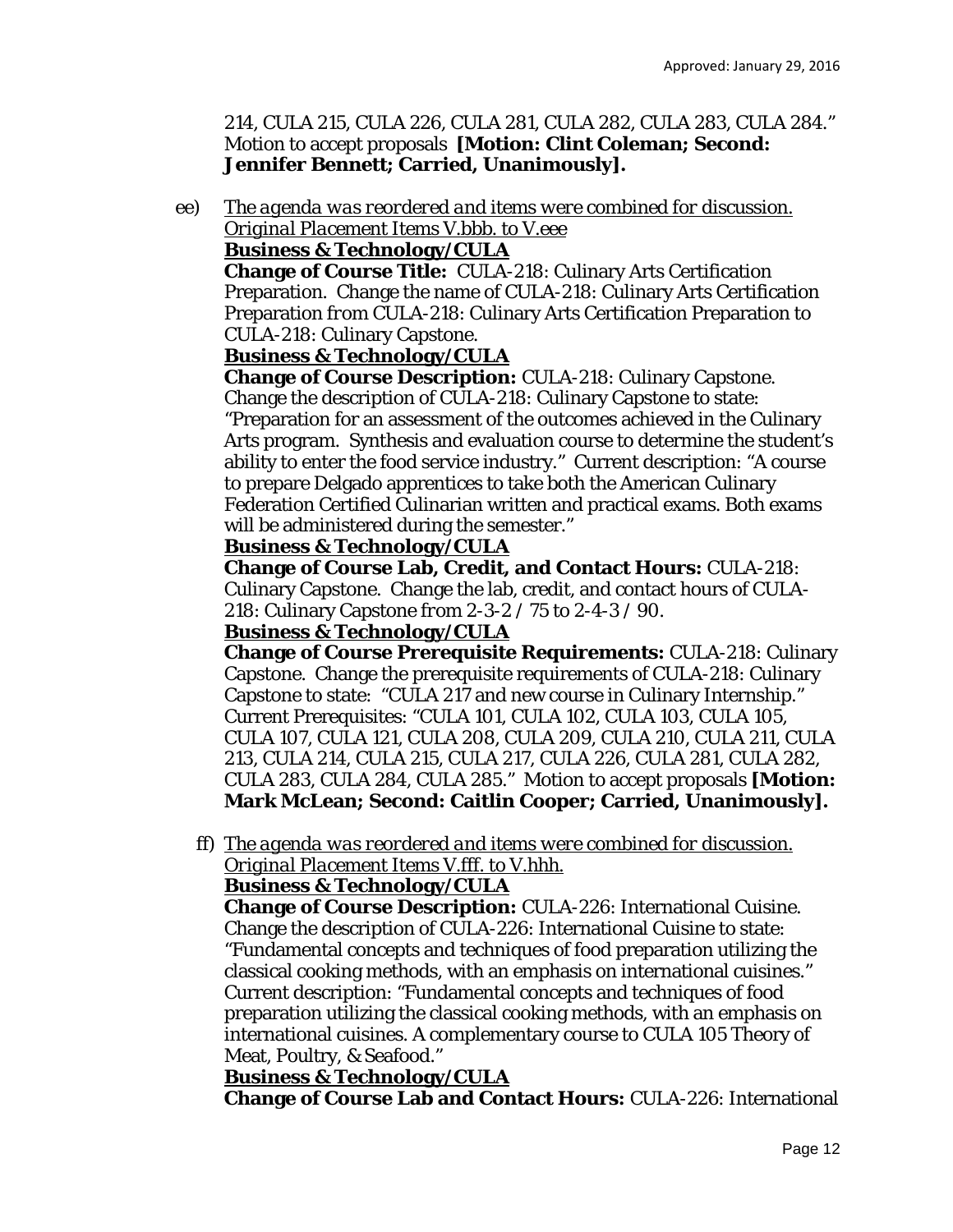Cuisine. Change the Lab and Contact Hours of CULA-226: International Cuisine *from* 1-3-2 / 60 *to* 1-4-2 / 75.

**Business & Technology/CULA** 

**Change of Course Prerequisite Requirements:** CULA-226: International Cuisine. Change the Prerequisite Requirements of CULA-226: International Cuisine to state: "CULA 101, CULA 102, CULA 103" Current prerequisites: "CULA 101, CULA 102, CULA 103, CULA 105, CULA 121, CULA 208, CULA 281, CULA 282, CULA 283." Motion to accept proposals **[Motion: Dolores Smith; Second: Linda Donahue; Carried, Unanimously].** 

gg) *The agenda was reordered. Original Placement Item V.iii*  **Business & Technology/PAST** 

**Change of Course Prerequisite Requirements:** PAST-101: Introduction to Baking and Pastry. Change the prerequisite requirements of PAST-101: Introduction to Baking and Pastry to state "Eligibility for ENGL-101 and MATH-098." Current Prerequisites: "Eligibility for ENGL-101 and MATH-120." Motion to accept proposal **[Motion: Jeanne Samuel; Second: Maria Cisneros; Carried, Unanimously].** 

hh) *The agenda was reordered and combined for discussion. Original Placement Item V.jjj. to V.lll* 

**Business & Technology/PAST** 

**Change of Course Lab, Credit, and Contact Hours:** PAST-102: Baking and Pastry Skills Lab I. Change the Lab, Credit, and Contact Hours of PAST-102: Baking and Pastry Skills Lab I *from* 1-5-3 / 90 *to* 1-4-2 / 75. **Business & Technology/PAST** 

**Change of Course Description:** PAST-102: Baking and Pastry Skills Lab I. Change the description of PAST-102: Baking and Pastry Skills Lab I to state: "Fundamental concepts and techniques in basic baking and pastry production. Weight, volume, and measurement practices, proper sanitation procedures, tool and equipment safety and usage will be covered. Production items will include quick and yeast breads, cookies, pies, cakes, icing, and basic pastries." Current description: "Includes the development of manipulative skills, measurement practice, sanitation, equipment safety and usage, the many uses of puff pastry, and production of breads, cookies, pies, cakes, and basic pastries."

## **Business & Technology/PAST**

**Change of Course Prerequisite Requirements:** PAST-102: Baking and Pastry Skills Lab I. Change the prerequisite requirements of PAST-102: Baking and Pastry Skills Lab I to state: "PAST 101, CULA 103, and Eligibility for ENGL 101 and MATH 098." Current prerequisites: PAST 101, CULA 103, and Eligibility for ENGL 101 and MATH 118." Motion to accept proposals **[Motion: Lilian Gamble; Second: Caitlin Cooper; Carried, Unanimously].**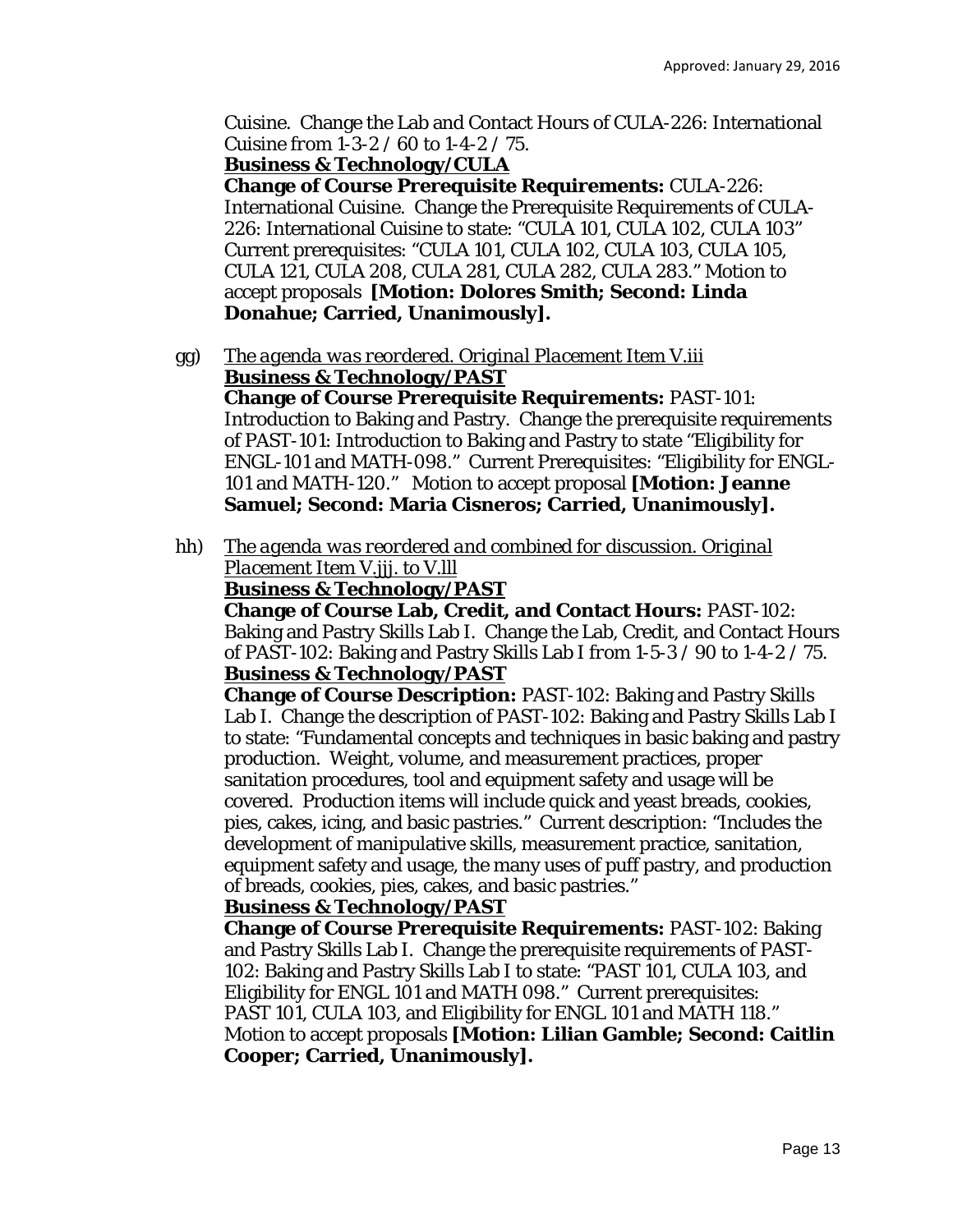ii) *The agenda was reordered and items were combined for discussion. Original Placement Items V. mmm to V.ooo* 

#### **Business & Technology/PAST**

**Change of Course Lab and Contact Hours:** PAST-103: Baking and Pastry Skills Lab II. Revise the Lab and Contact Hours of PAST-103: Baking and Pastry Skills Lab II *from* 1-3-2 / 60 *to* 1-4-2 /75. **Business & Technology/PAST** 

**Change of Course Description:** PAST-103: Baking and Pastry Skills Lab II. Change the description of PAST-103: Baking and Pastry Skills Lab II to state: "Skill level work to include higher level mastery of skills and techniques introduced in earlier courses. Production of pastry mise en place, dessert preparation of pate a choux, meringues, sauces, international cakes, light desserts, frozen desserts, custards, mousses, chocolate and sugar work, plate design, and buffet presentations." Current Description: "Covers the use of the following standard set up items: ganache, butter cream, frangipane, pastry cream, simple syrup and finishing items for decorating products, dessert prep, pate a choux, meringues, puddings, sauces, cake sponges, tarts, cake decorating, mousse cakes, Bavarians, charlottes, coupes and trifles, ice cream and frozen desserts, chocolate and sugar garnish work, plate design, and buffet presentation."

# **Business & Technology/PAST**

**Change of Course Prerequisite Requirements:** PAST-103: Baking and Pastry Skills Lab II. Change the prerequisite requirements of PAST-103: Baking and Pastry Skills Lab II to state: "PAST-102." Current prerequisites: "CULA 103, PAST 101, and PAST 102." Motion to accept proposals **[Motion: Maria Cisneros; Second: Lester Adelsberg; Carried, Unanimously].** 

jj) *The agenda was reordered and items were combined for discussion. Original Placement Items V.ppp. to V.qqq*  **Business & Technology/PAST Change of Course Lab and Contact Hours:** PAST-200: Contemporary Desserts. Change the Lab and Contact Hours of PAST-200: Contemporary Desserts *from* 1-3-2 / 60 *to* 1-4-2 / 75. **Business & Technology/PAST Change of Course Prerequisite Requirements:** PAST-200: Contemporary Desserts. Change the prerequisite requirements of PAST-200: Contemporary Desserts to state: "CULA-102 and PAST-103." Current Prerequisites: "CULA 103, PAST 101, 103, and 150." Motion to accept proposals **[Motion: Lester Adelsberg; Second: Jennifer Bennett; Carried, Unanimously].**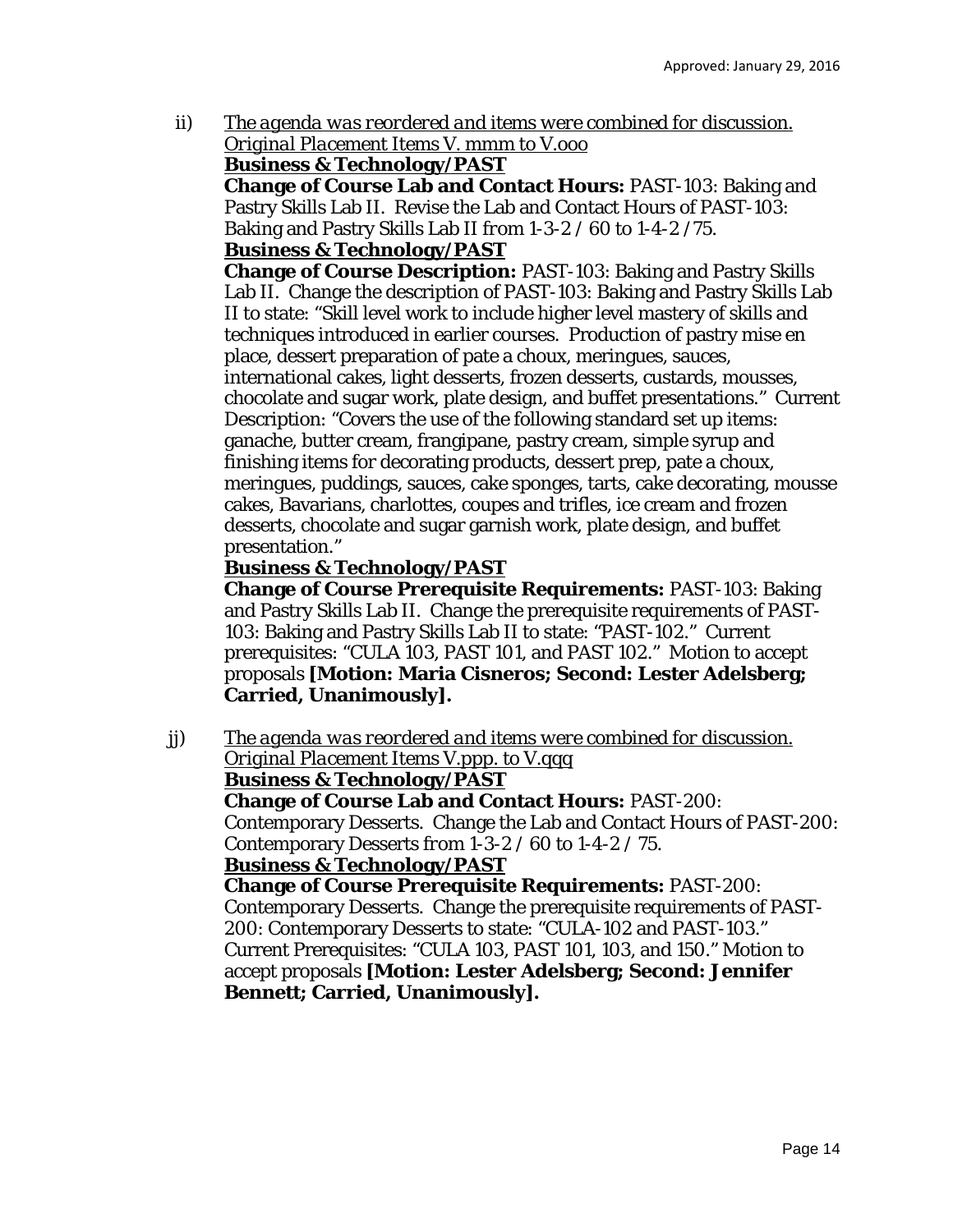kk) *The agenda was reordered and items were combined for discussion. Original Placement Items V. rrr.to V. ttt*  **Business & Technology/PAST** 

**Change of Course Lecture, Lab, Credit, and Contact Hours:**  PAST-204: Specialty Decoration and Showpiece Design. Change the Lecture, Lab, Credit, and Contact Hours of PAST-204: Specialty Decoration and Showpiece Design *from* 2-6-4 / 120 *to* 1-4-2 / 75. **Business & Technology/PAST** 

**Change of Course Description:** PAST-204: Specialty Decoration and Showpiece Design. Change the description of PAST-204: Specialty Decoration and Showpiece Design to state: "Comprehensive study of products available to the pastry/baking industry. Design, fabricate, support, and set-up of showpieces, amenities, and displays. Includes the mediums of cookie and bread dough, marzipan, gum paste, cocoa painting, royal icing, sugar, fondant, chocolate work, and candies." Current description: "Covers products available to the pastry/baking industry and how to design, fabricate, support, and set up showpieces and displays. Students will work in mediums of cookie and bread dough, marzipan, gum paste, cocoa painting, royal icing, sugar in many forms, rolled fondant chocolate work, chocolate candies, and wedding cake design and assembly."

# **Business & Technology/PAST**

**Change of Course Prerequisite Requirements:** PAST-204: Specialty Decoration and Showpiece Design. Change the prerequisite requirements of PAST-204: Specialty Decoration and Showpiece Design to state: "PAST-103." Current prerequisites: "PAST-200 and PAST-250." Motion to accept proposals **[Motion: Lester Adelsberg; Second: Jeanne Samuel; Carried, Unanimously].** 

ll) *The item was removed from consideration by request of Author/Creator and Division Dean, at recommendation of Executive Director of Curriculum and Program Development, Curriculum Committee Chair, and Curriculum Committee Members* **Business & Technology/PAST Change of Course Title:** PAST-217: Pastry Arts Capstone. Change the

title of PAST-217: Pastry Arts Capstone *from* PAST-217: Pastry Arts Capstone *to* PAST-217: Baking and Pastry Café.

mm) *The agenda was reordered and items were combined for discussion. Original Placement Items V. vvv. To V. www.*  **Business & Technology/PAST** 

**Change of Course Description:** 

**New Course:** PAST-218: Baking and Pastry Café. "Practical application in the use of theoretical, technical, and hands-on cooking skills as related to baking and pastry arts. Students are provided with opportunities to apply skills acquired while operating in a simulated restaurant setting.